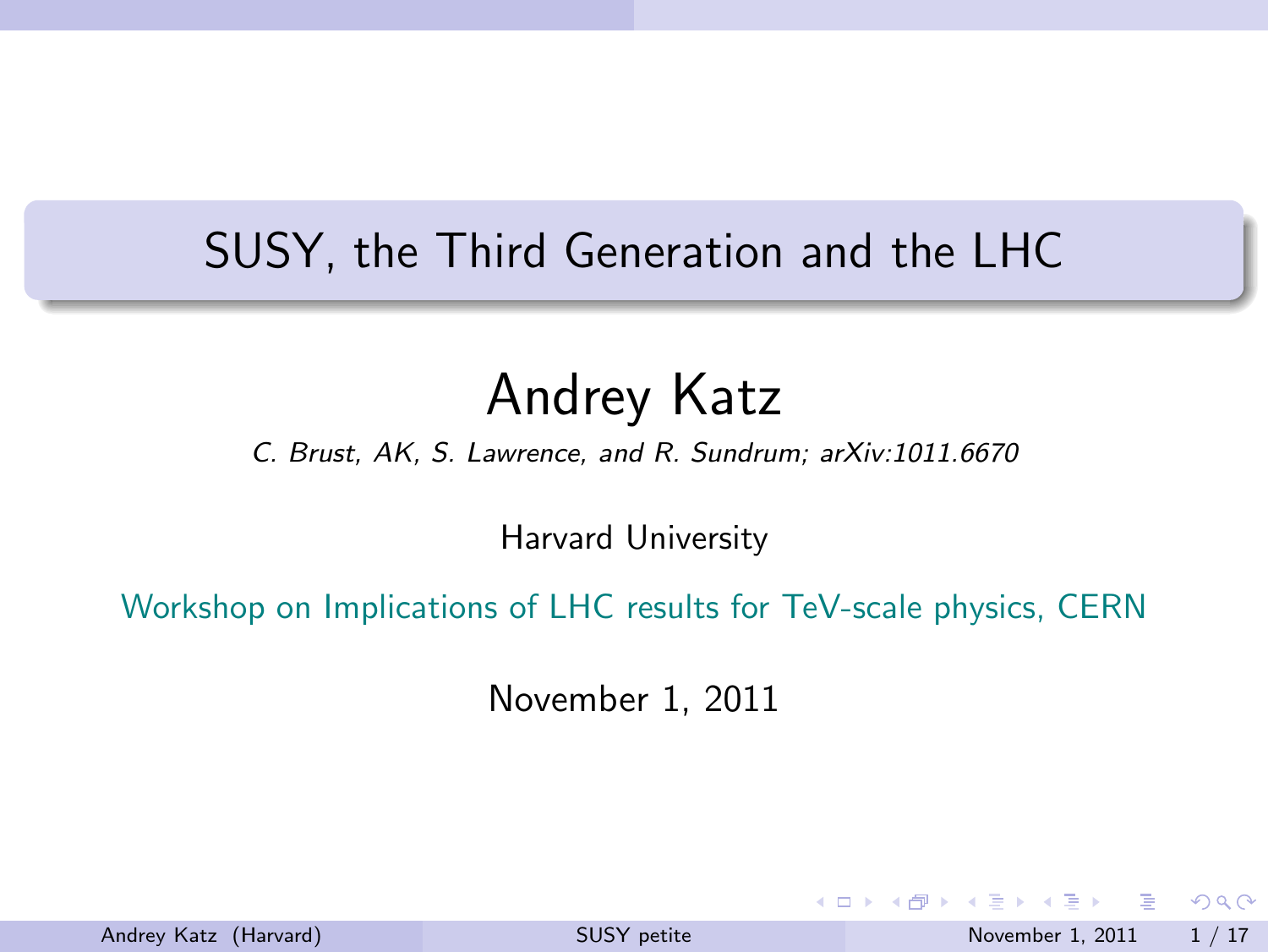# **[Motivation](#page-2-0)**

- 2 [10 TeV effective theory the little hierarchy solution](#page-3-0)
- 3 [From 10 TeV to 1 TeV the simplified model](#page-5-0)
- 4 [Phenomenology of R-parity conserving model](#page-8-0)

### 5 [R-parity violation](#page-13-0)

B  $\Omega$ 

イロト イ母 トイラト イラト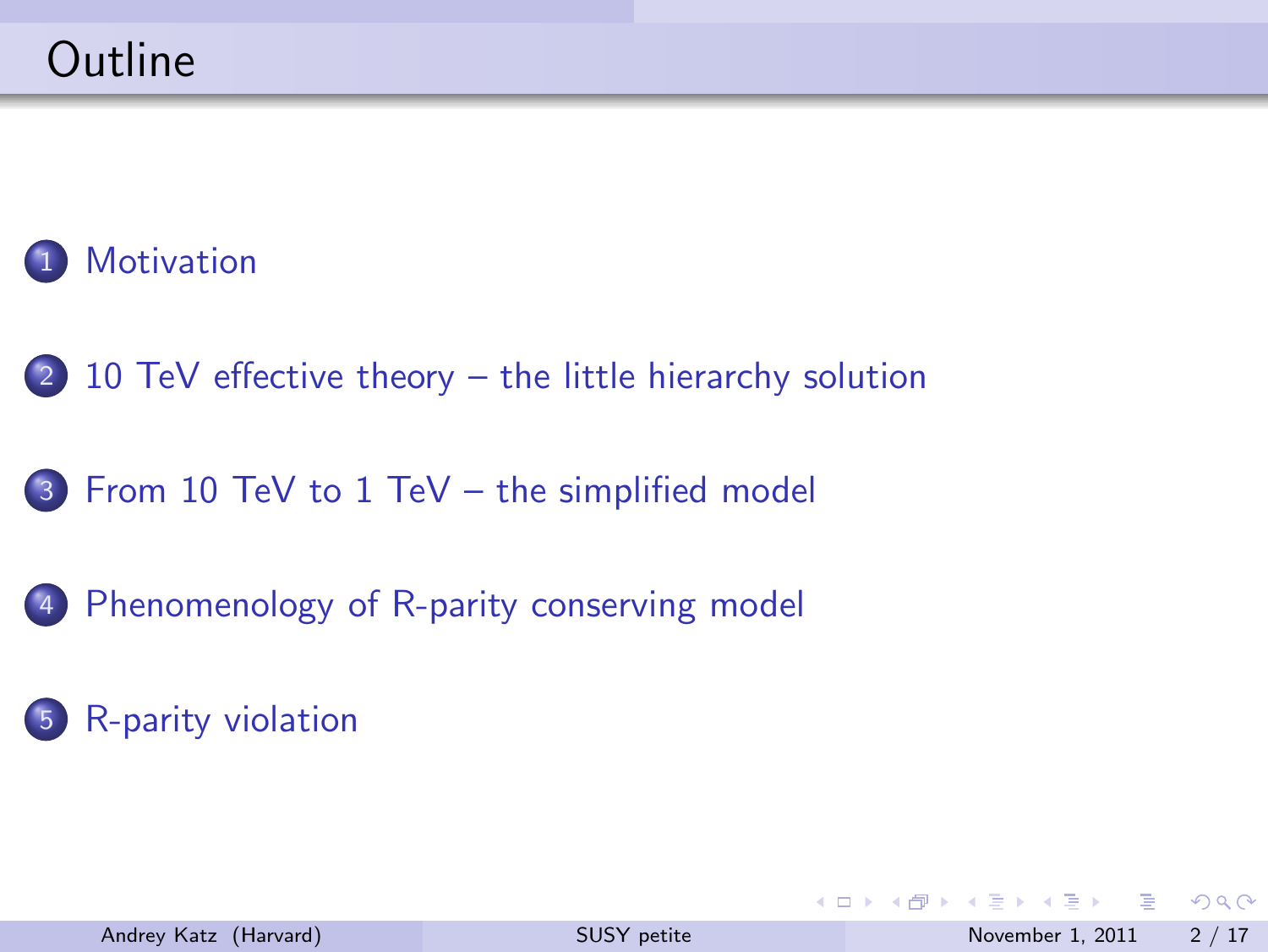#### Motivation

# SUSY and the Hierarchy Problem

In this work we take a following approach:



Important: a cutoff of the effective SUSY  $\Lambda = 10$  TeV

#### Little hierarchy approach

From the little hierarchy point of view most of the SUSY scalars are unimportant and we can get rid of them. Important for the little hierarchy:  $\tilde{t}$ .  $\tilde{W}$ .  $\tilde{H}$ ...

<span id="page-2-0"></span>∢ □ ▶ ⊣ n □ ▶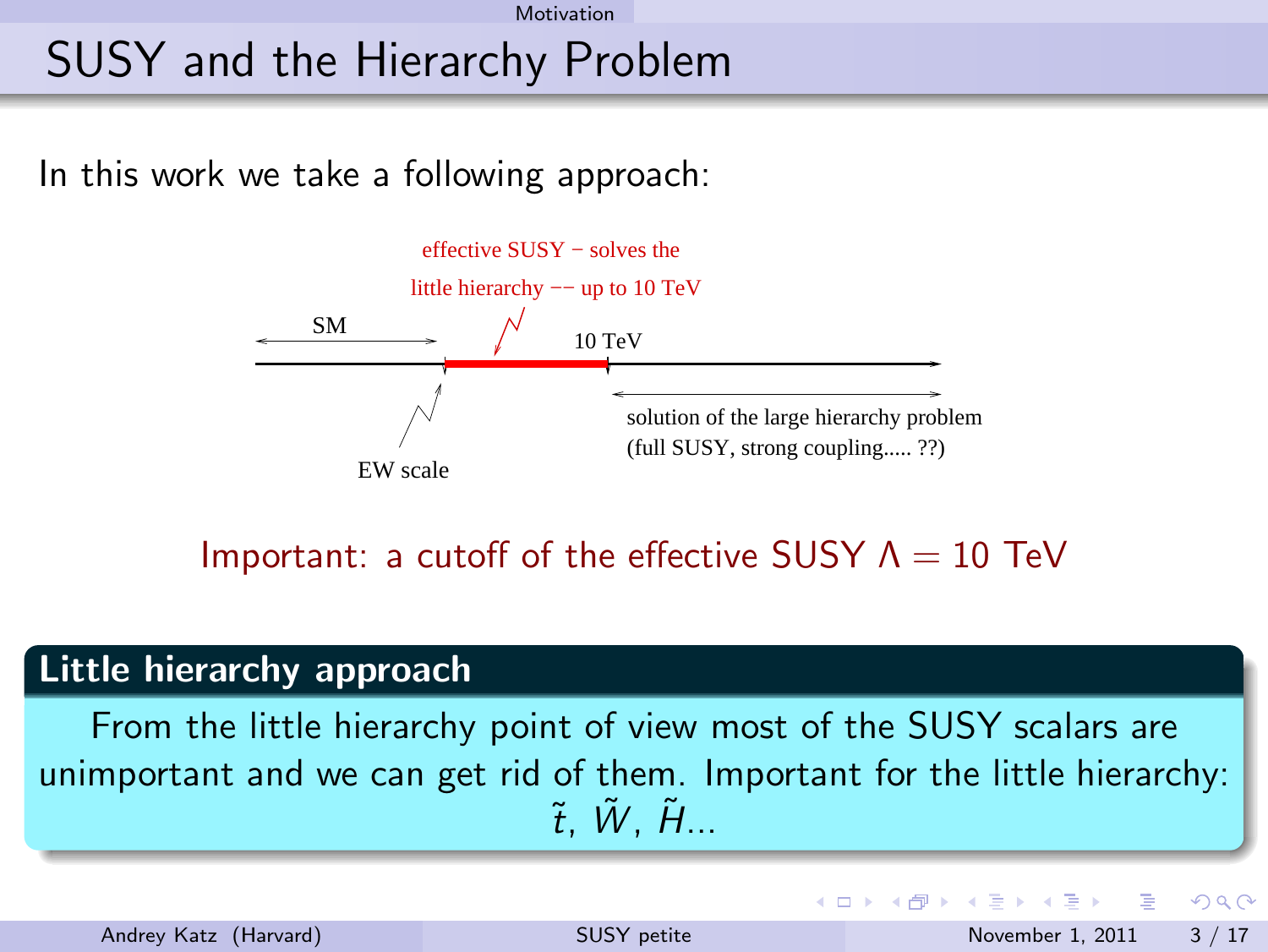# Higgs naturalness

#### Should address following (most important) divergences:



# What masses does naturalness  $(\Delta m^2 \sim m^2)$  demand?

 $m_{\tilde{t}_R,\tilde{Q}_3} \lesssim$  400 GeV – two stops and one sbottom around 400 GeV  $\bullet$  wino, higgsino  $\leq 1$  TeV  $\bullet$  bino  $\leq 3$  TeV

<span id="page-3-0"></span>K ロ ▶ K 個 ▶ K 글 ▶ K 글 ▶ 「 글 」 900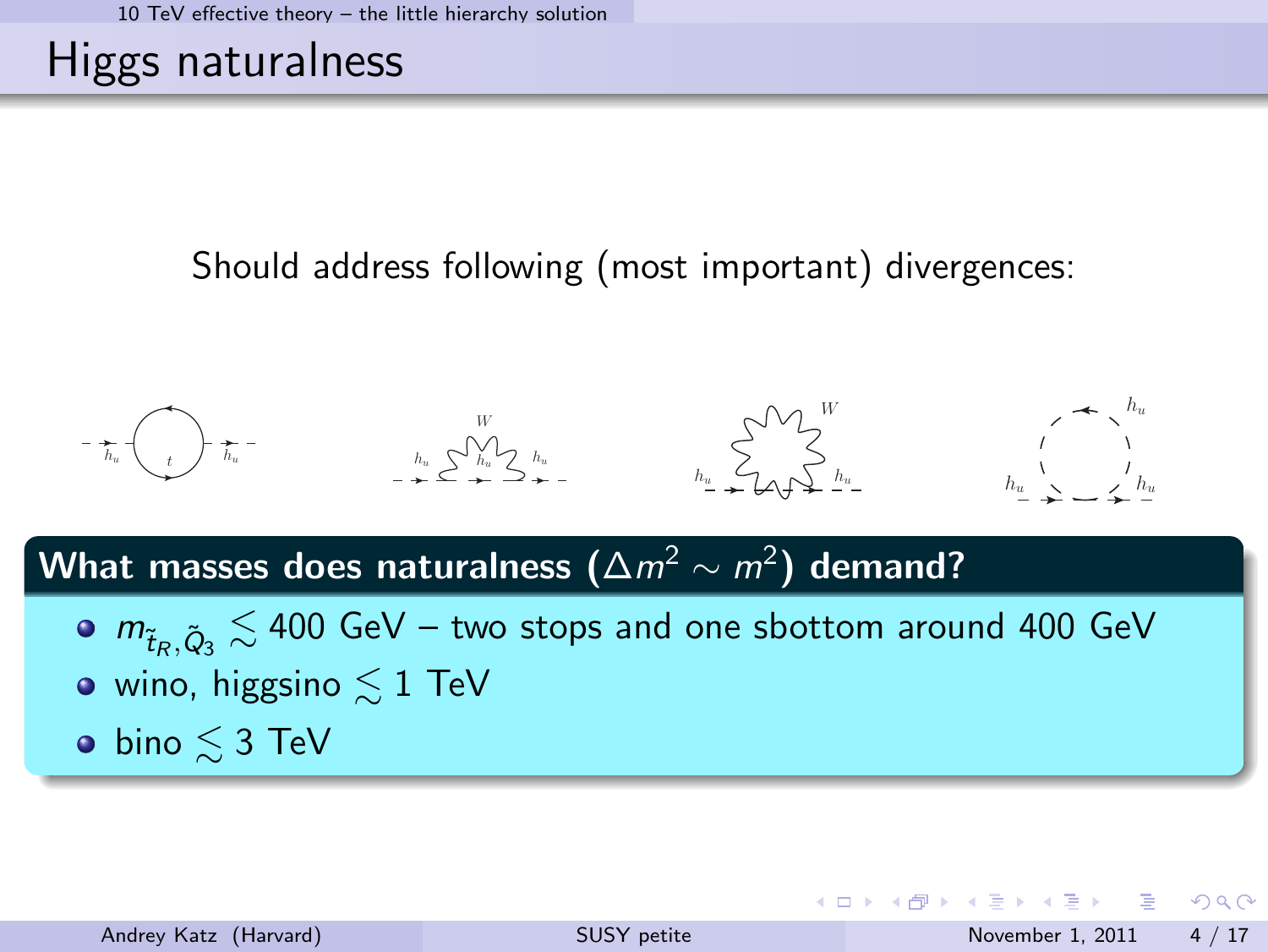10 TeV effective theory – the little hierarchy solution

# $\tilde{b}_R$  and gluinos

After we introduced new set of scalars, we have one divergent diagram for the higgs. It vanishes only of Tr  $Y = 0$ , and to get this we should reintroduce  $\tilde{b}_R$ . However it is proportional to  $g'^2$  and therefore we expect  $m_{\tilde b_R} \sim m_{\tilde B} \lesssim 3$  TeV



#### Gluino mass

New light scalars  $(\tilde{t}, \tilde{b})$  have there own hierarchy problem:

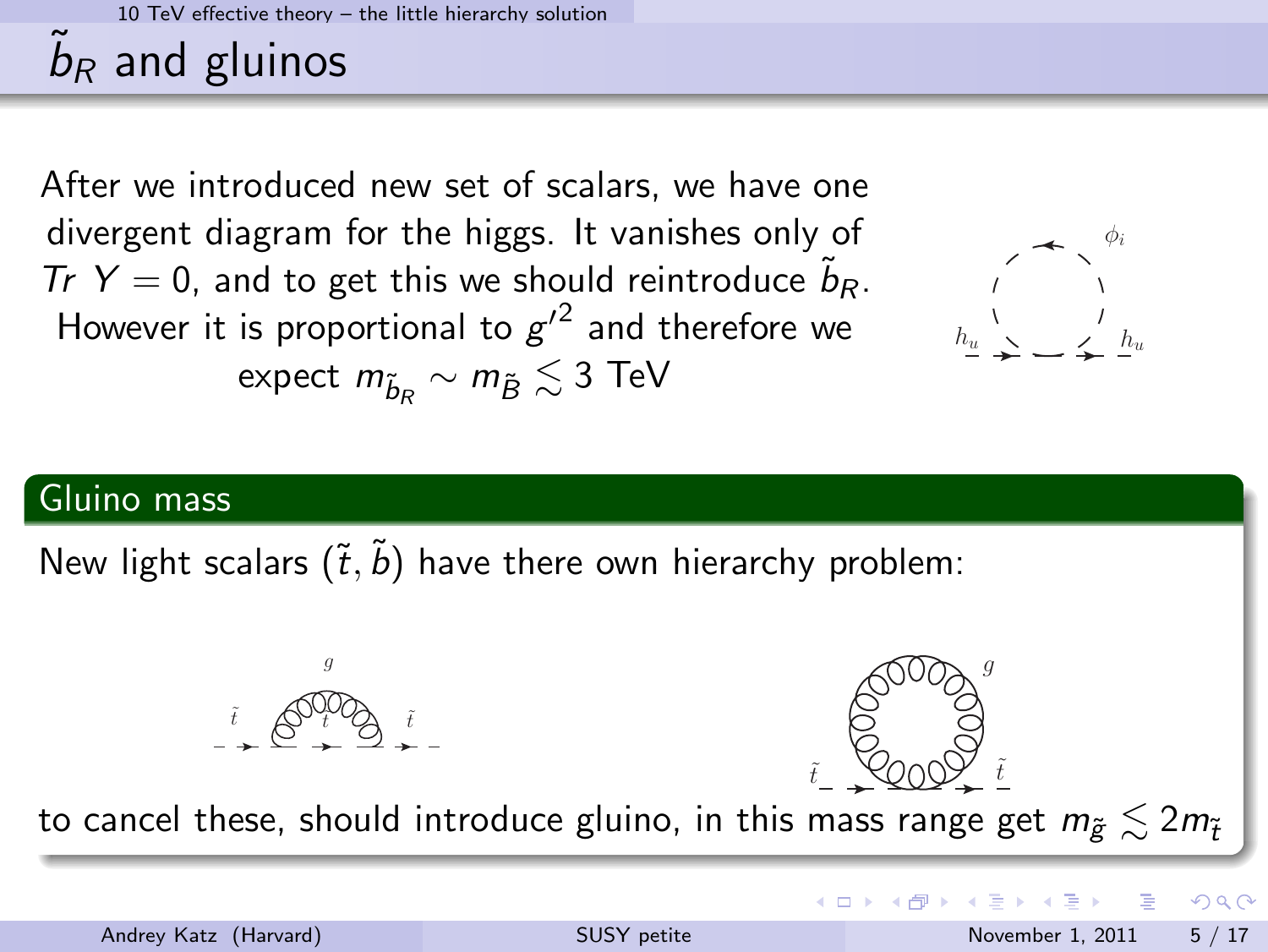### New fields at 1 TeV scale

What fields do we expect to detect?

- $\tilde{t}_L$ ,  $\tilde{t}_R$ ,  $\tilde{b}_L$  with masses 400 GeV or less
- $\circ$   $\tilde{g}$  with masses 800 GeV or less is it allowed by current constraints?
- wino, bino higgsino maybe, maybe not
- $\tilde{b}_R$  maybe (in some sense, it's a bino-like particle)

<span id="page-5-0"></span> $\Omega$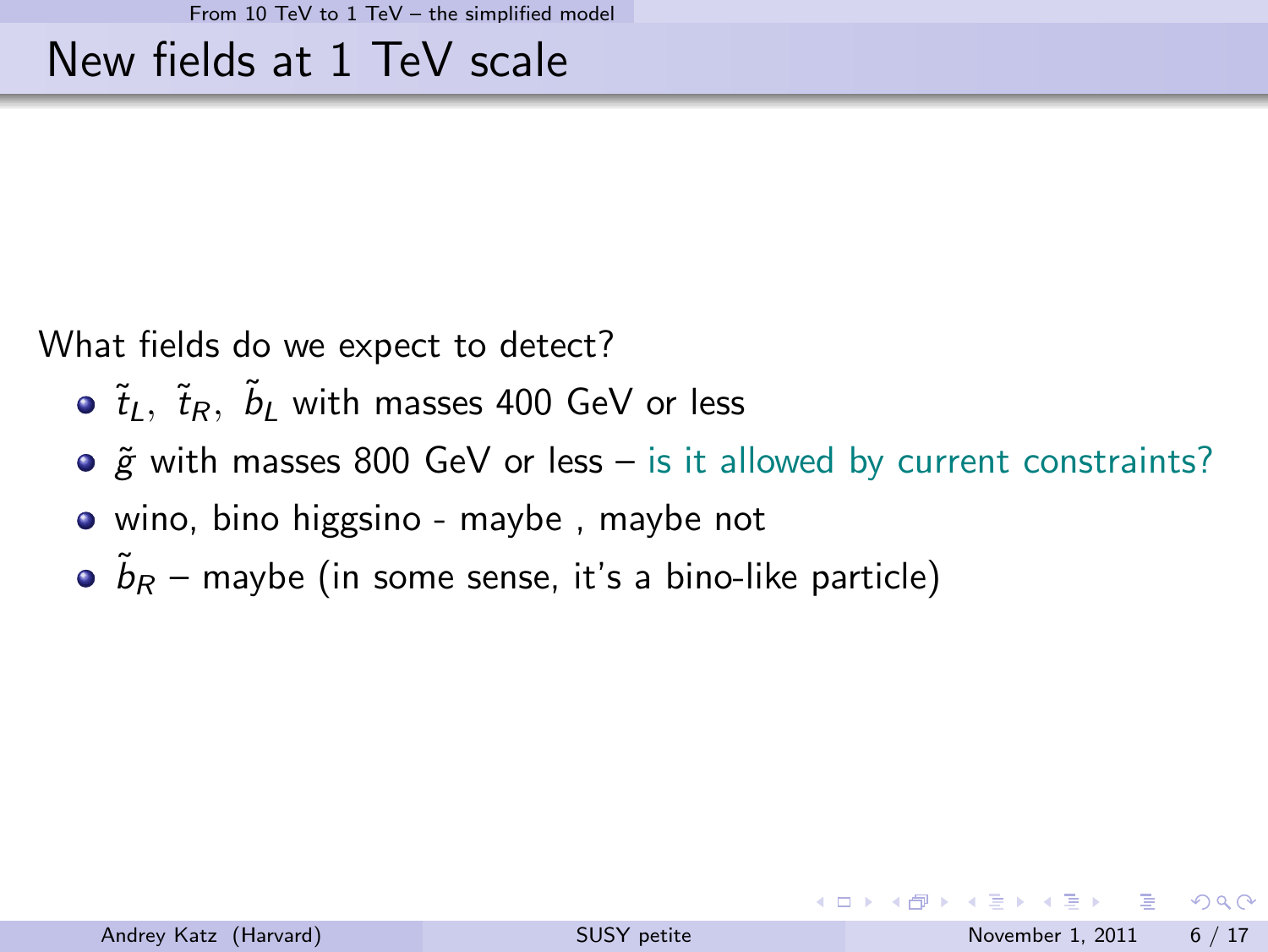From 10 TeV to 1 TeV – the simplified model

Can we get rid of gluinos?

If gauginos are Majorana, we do not have too much room to play, but gluinos can be Dirac..

### Majorana gluinos

$$
\Delta m_{\tilde{t}}^2 = \frac{2g_s}{3\pi^2} m_{\tilde{g}}^2 \ln \frac{\Lambda}{m_{\tilde{g}}}
$$

the correction is divergent, the log is of order ln 100.

expect  $m_{\tilde{p}} \leq 2m_t$ 

#### Dirac gluinos

$$
\Delta m_{\tilde{t}}^2 = \frac{2g_s}{3\pi^2} m_{\tilde{g}}^2 \ln \frac{\delta}{m_{\tilde{g}}}
$$

this correction is finite,  $\delta$  – SUSY breaking mass of the scalar partner in adjoint chiral s-field. The log can easily be e.g. ln 5, and  $m_{\widetilde{g}}\lesssim 4m_{\widetilde{t}}$  .

イロト イ押ト イヨト イヨト

It can be just a difference of factor of 2 or even less in masses, but this difference might be crucial for  $\sqrt{s} = 7$  TeV LHC.

 $ORQ$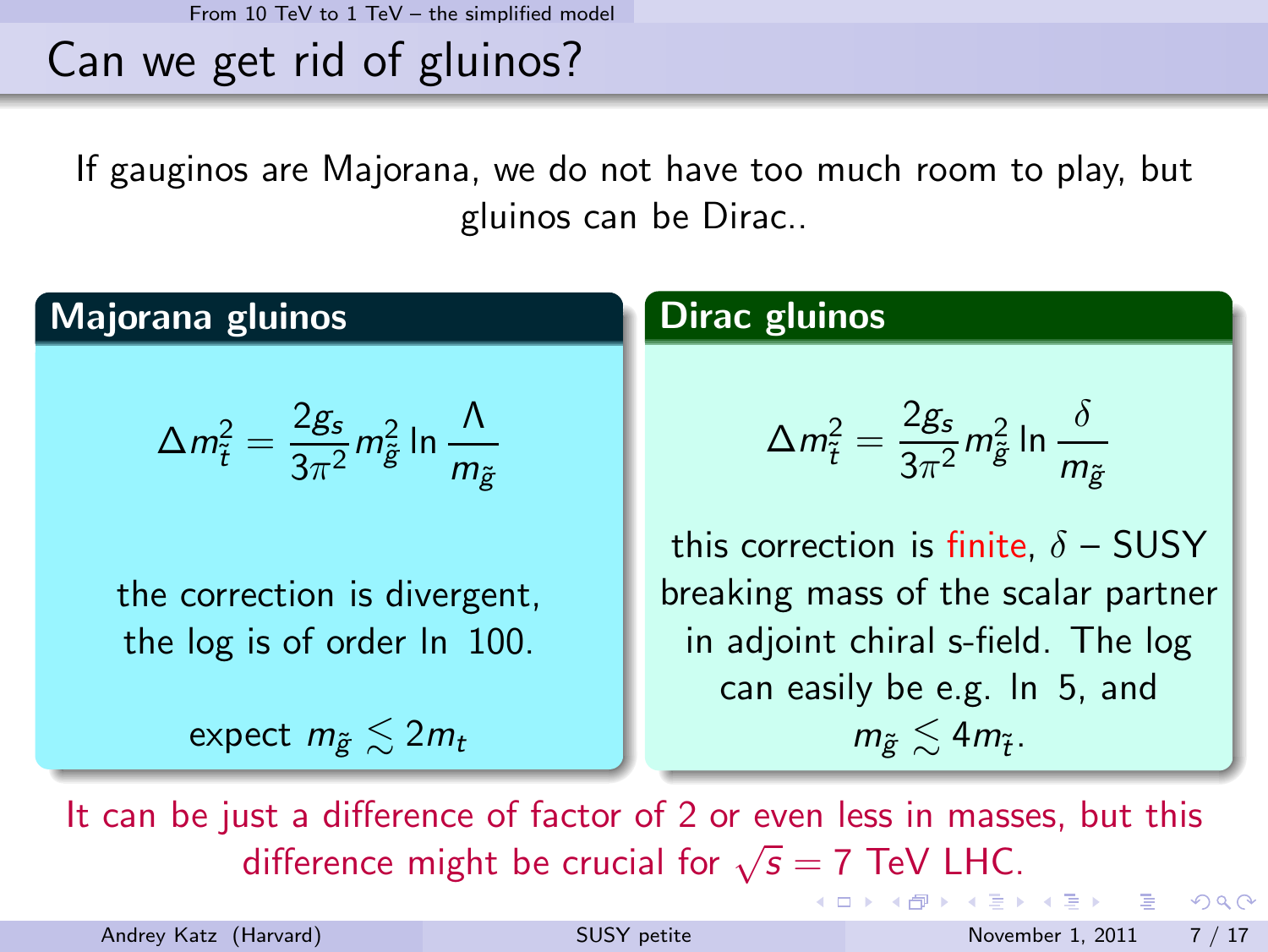# On flavor of effective SUSY

Even if the effective IR theory safe, one should worry about the operators at 10 TeV, e.g.  $\mathcal{L} \sim \frac{\bar{s}d\bar{s}d}{10\;\bar{f}eV}$  are still deadly. Such UV completions exist, can have very different logic, but almost identical IR spectrum.

#### Flavor structure in the IR theory

The choice is not unique, and it cannot be completely anarchical. Assume that the mixings (both in LH and RH sectors) are the same as in Wolfenstein parametrization, namely w/  $\epsilon \approx 0.22$ :

- mixing with the first-generation  $\sim \epsilon^3$
- mixing with the second generation  $\sim \epsilon^2$

Enough to suppress the dangerous terms (but favors a multi-TeV  $\tilde{b}_R$ ).

 $QQ$ 

イロト イ押ト イヨト イヨト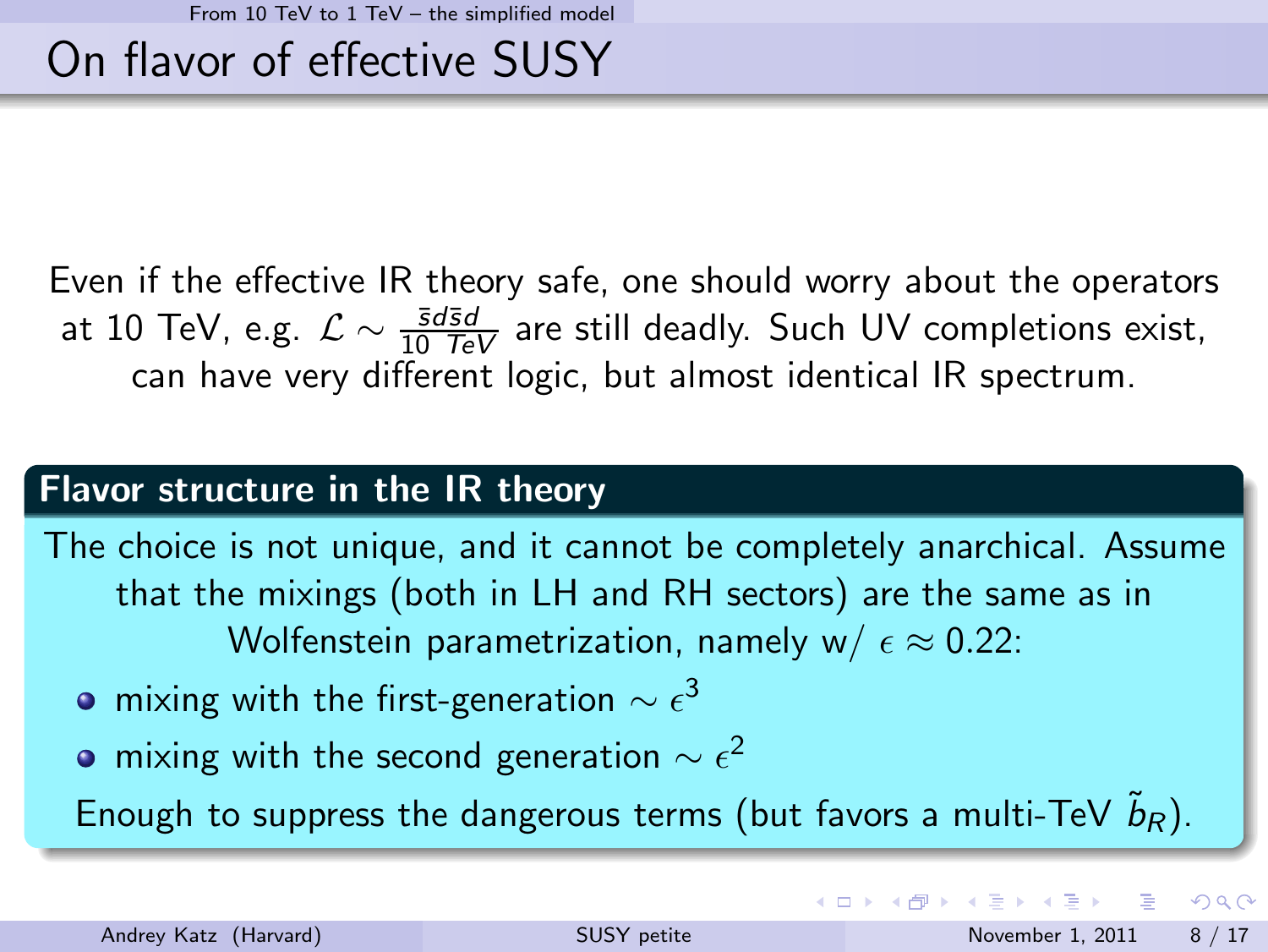# The most minimal natural model below 1 TeV

- $i$ ncludes  $\tilde{t}_L$ ,  $\tilde{t}_R$ ,  $\tilde{b}_L$ , all at masses 400 GeV or lower
- assume R-parity for simplicity (not as motivated as in a "regular" SUSY, but still a viable possibility)
- if  $\tilde{t}$  or  $\tilde{b}$  is the LSP (or more precisely long-living NLSP) excluded by CMS search for R-hadrons (roughly up to masses 600 GeV)
- **•** there should be a neutralino with the mass below the squarks mass (with or without chargino)

What are constraints on this very minimal scenario? Is it excluded or not?

<span id="page-8-0"></span> $=$   $\Omega$ 

イロト イ母 トイラト イラト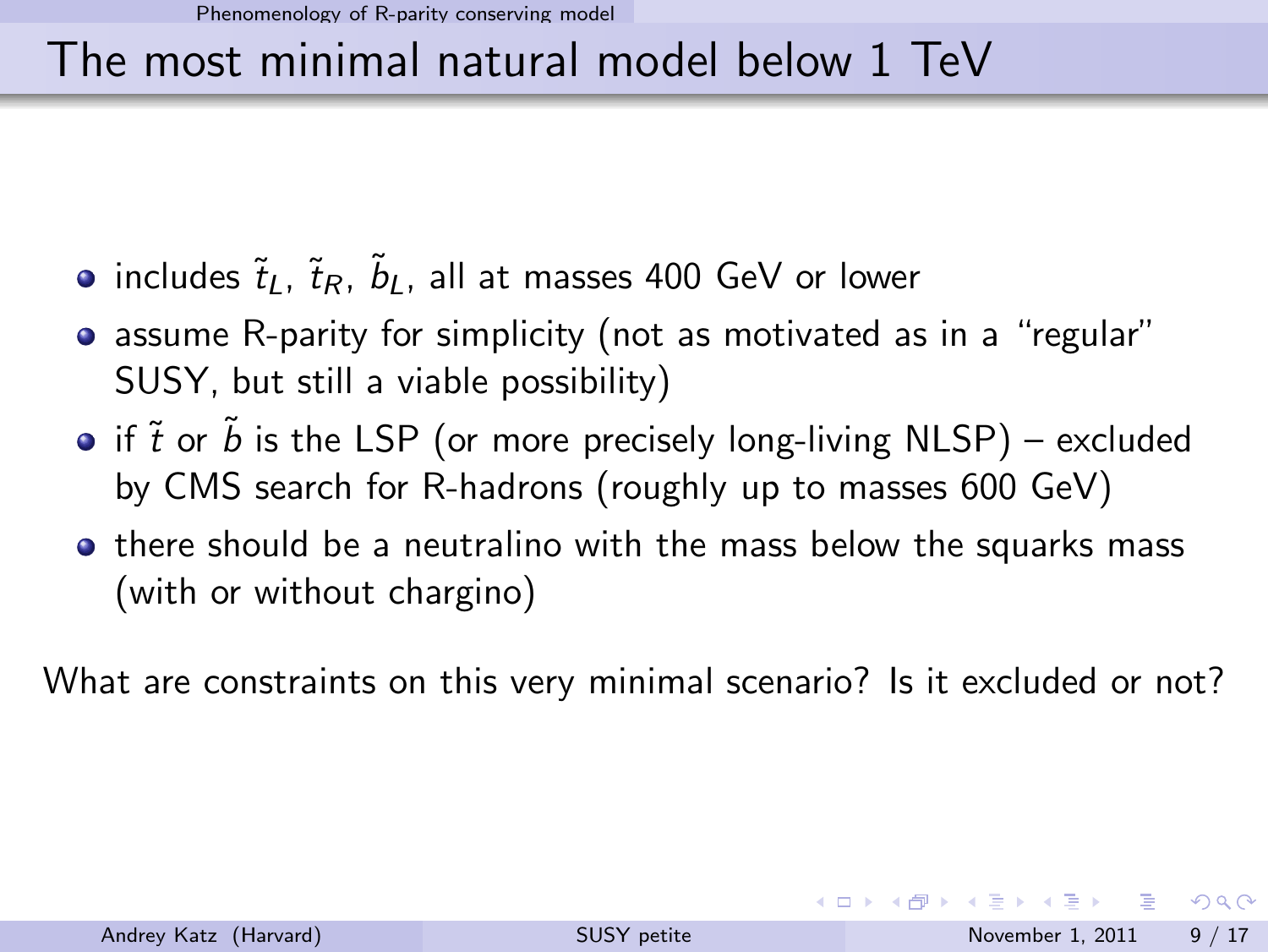### Tevatron searches

- D0 has a dedicated search for  $\tilde{b}$  decaying  $\tilde{b} \to b\tilde{\chi}^0$ , which is just *jets* +  $E_T$  with b-tag. The most updated bound on the sbottom mass - 245 GeV if the neutralino is massless
- CDF search for  $t\bar{t} + \not{E}_T$  (both in monoleptonic and hadronic channels), do not put interesting bounds on a single stop.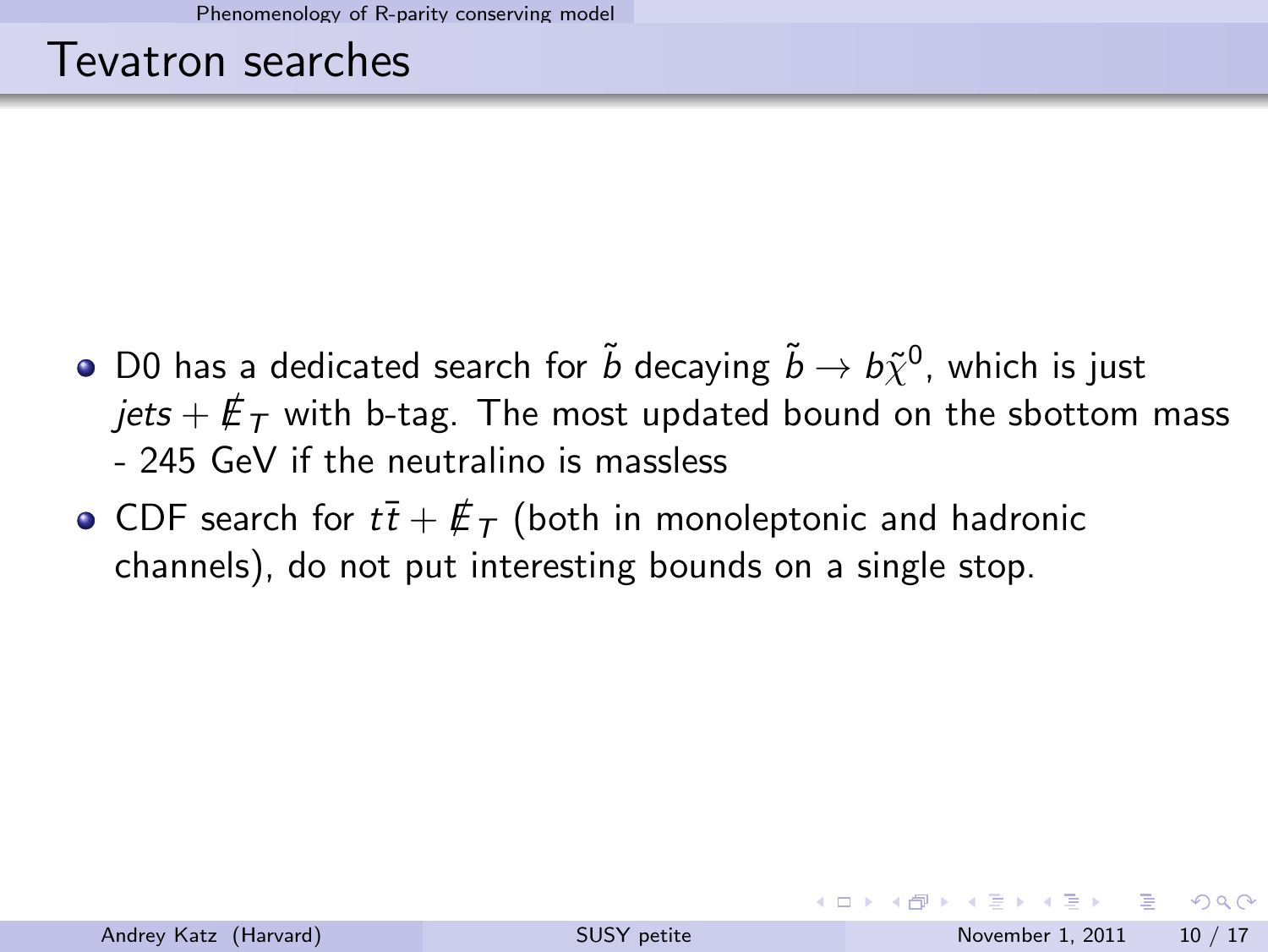# Relevant SUSY searches and "accidental" bounds

- jets  $+ \not\!{E}_T \Rightarrow$  find bounds from  $\alpha_T$ , simple  $H_T$  search
- $l^+l^-+jets+\rlap{\,/}\,\varepsilon_F$  no bound
- $\bullet$  *l* + *jets* +  $\not\mathbb{E}$ <sub>*T*</sub> no bound
- $\bullet$  *jets* + *b tag* +  $\not{E}_T$  no bound (the cuts on  $H_T$ ,  $H_T$  are too strong, very bad acceptance )
- $\bullet$  *b tag + l + jets +*  $E_T$  *was designed to catch*  $\tilde{g} \rightarrow \tilde{t} \rightarrow \chi$ *, no bound*
- $t\overline{t} + \overline{E}_T$  (monoleptonic) almost no bound on a single top, constrains our model with two tops

**KOD KAD KED KED E VAN**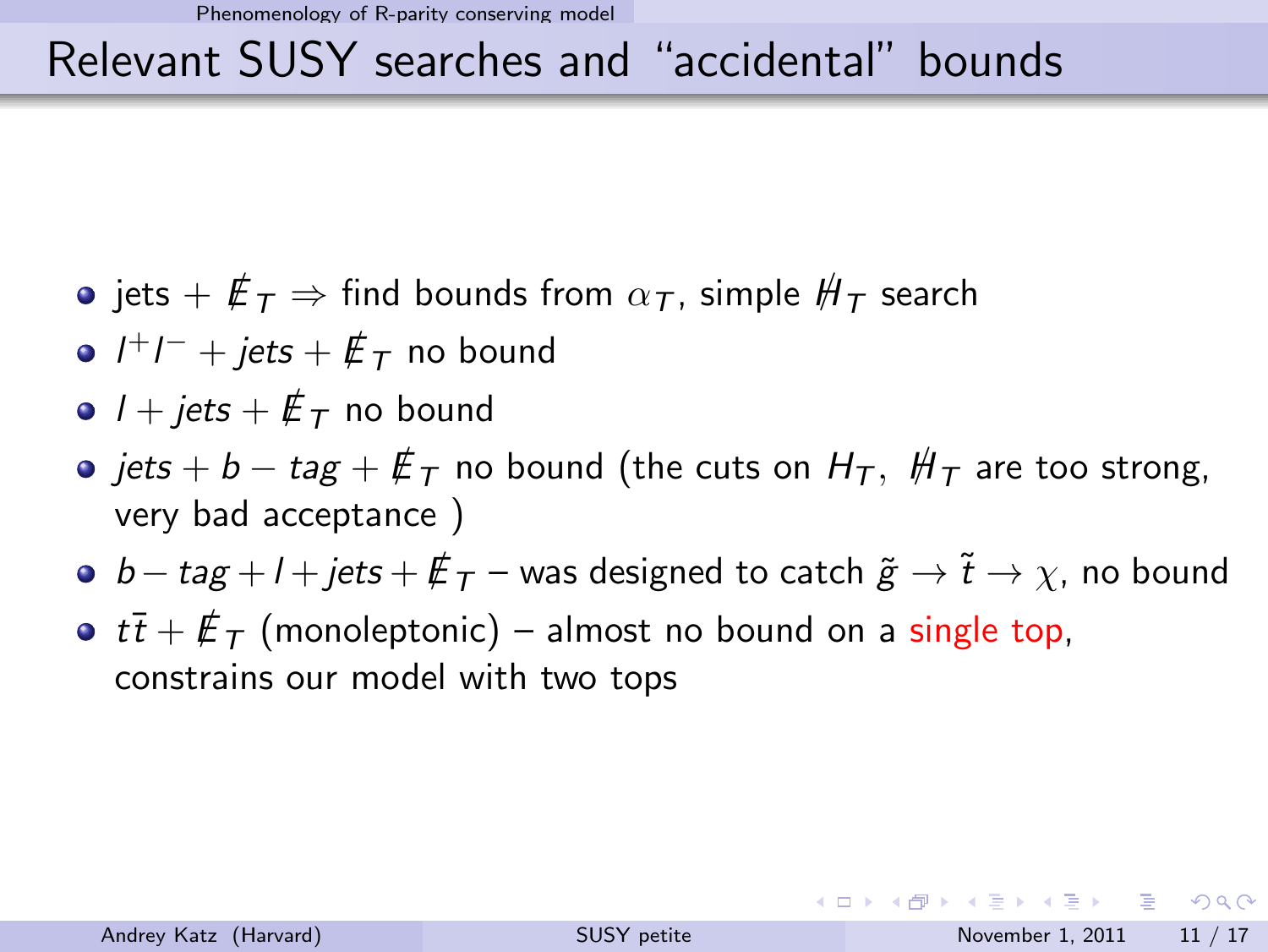# Relevant bounds



green line - α*<sup>T</sup>* exclusion red line - monoleptonic  $t\bar{t} + \not{E}_T$  exclusion blue line - simple  $H_T$  search exclusion

4 **ED** 

œ.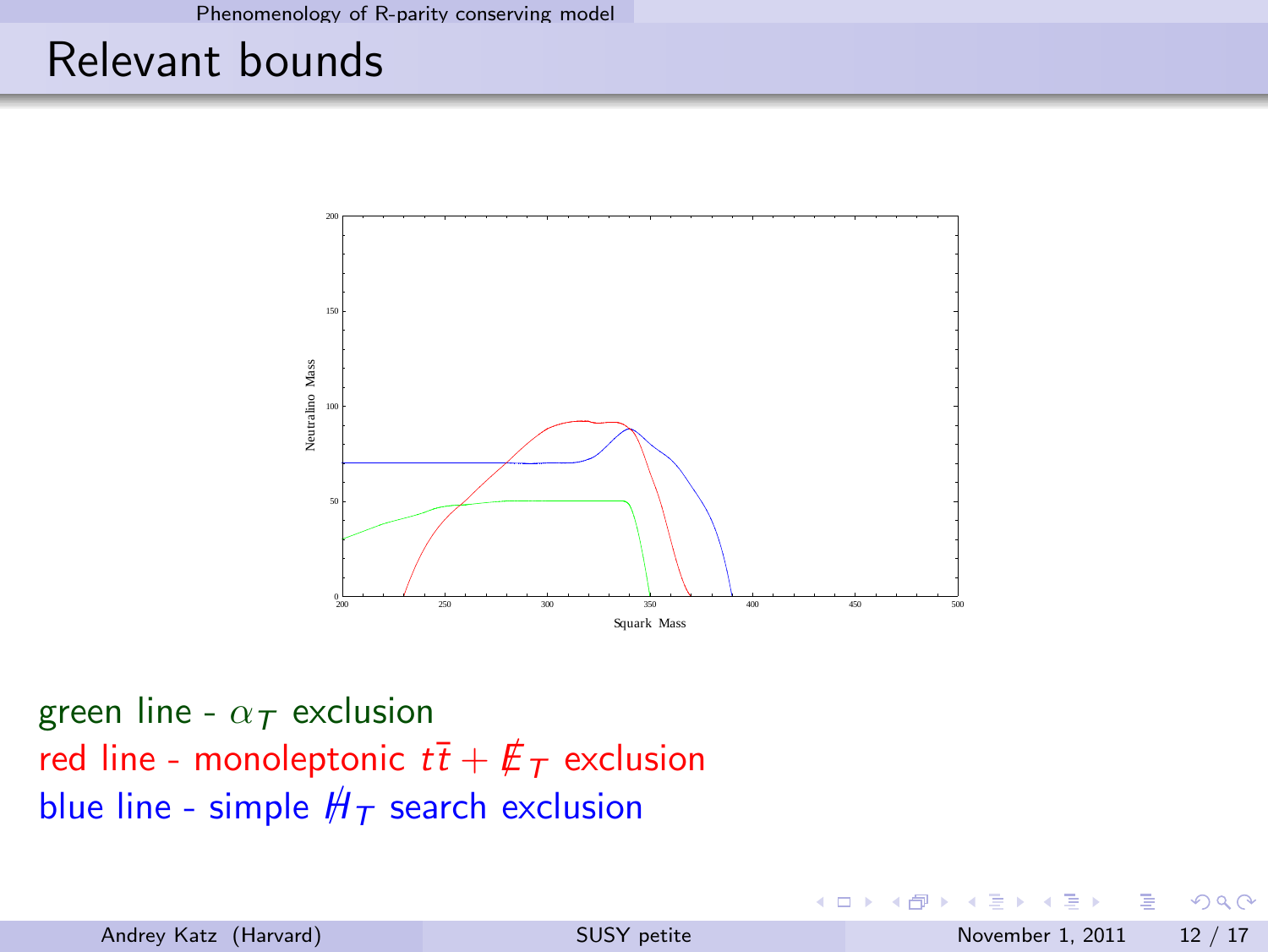#### Where do these bounds come from?



<span id="page-12-0"></span>Mostly it is direct  $\tilde{b}$ production. Even if we integrate out both  $\tilde{t}$ , we find a bound on a single  $\tilde{b}$ . On the other hand there is no analogous bound on  $\tilde{t}$ .

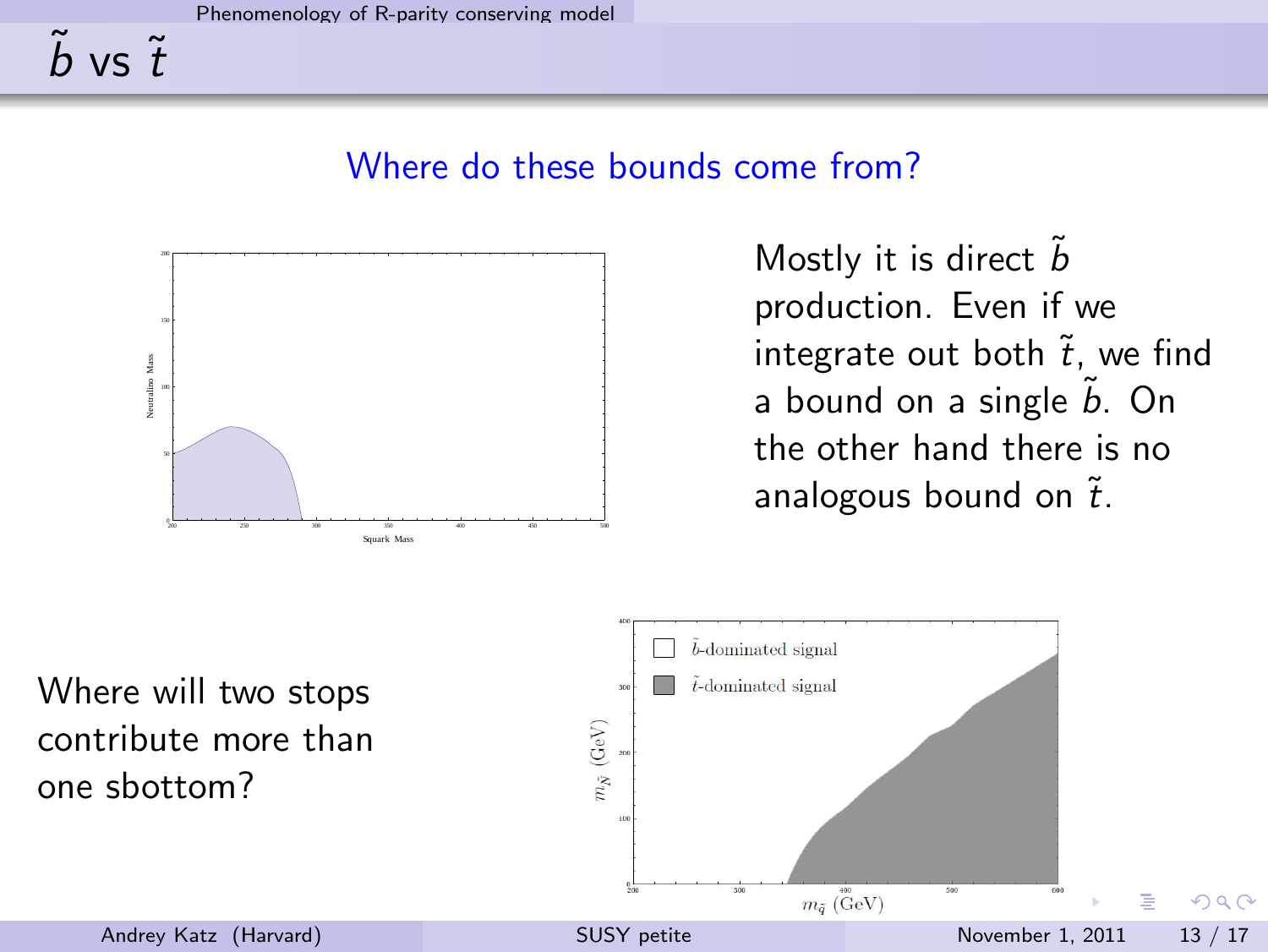# Why RPV is relevant

Motivations for R-parity:

- proton stability
- DM

#### Proton stability

Not easy to address in a model with 10 TeV cutoff (with R-parity only). The RP conserving operators  $W \sim \frac{QQQL}{10 \ TeV}$ ,  $W \sim \frac{u^c u^c d^c e^c}{10 \ TeV}$ 10 *TeV* cause very rapid proton decay.

#### Dark Matter

Can have a completely non-SUSY origin. Even in SUSY w/ RP need fine-tuning to get correct relic abundance.

In the SM model, there is no proton decay due to accidental symmetries (B and L). It is plausible that one of these symmetries survives also in the effective theory below 10 TeV.

<span id="page-13-0"></span>**KOD KAD KED KED E VOOR**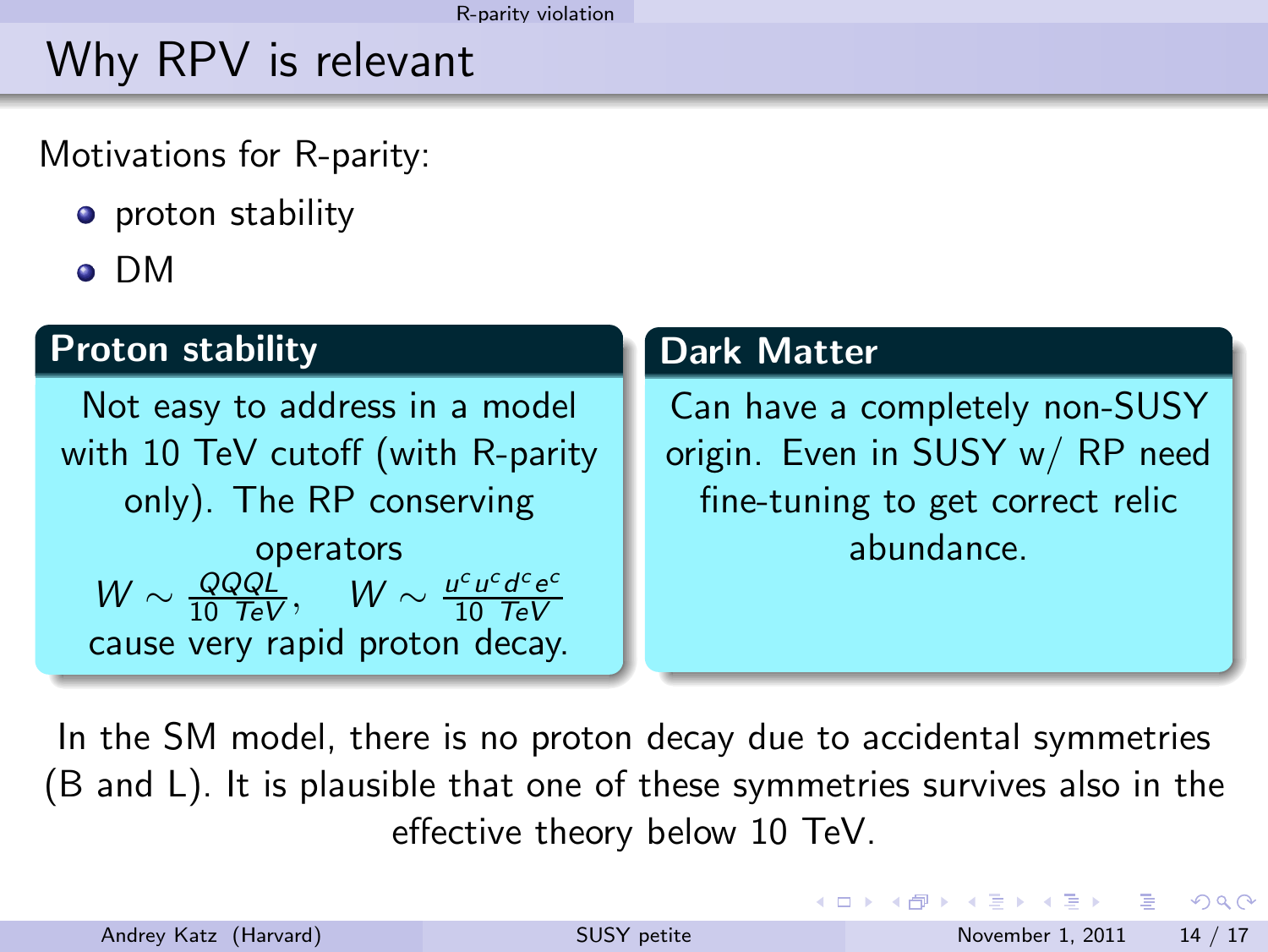# Baryon number violation

In regular SUSY it means  $W \sim u^c d^c d^c$ , in the effective SUSY with a heavy  $\tilde{b}_R$  it is  $\mathcal{L} = \tilde{t}_R^c d_i^c d_j^c$ .

#### **Constraints**

- $\bullet$  K  $\overline{K}$  oscillations, constrain the couplings  $\mathcal{O}(Y_B)$  (or bigger)
- $n \bar{n}$  mild, completely disappear if gauginos are Dirac (in this case even  $U(1)_B$  is restored and realized as an R-symmetry.)

### <span id="page-14-0"></span>Experimental signal:

- $\bullet$   $\tilde{t}$  just decays to 2 jets (maybe one of them is b-jet) extremely challenging signature, interesting what can be the reach of  $\sqrt{s} = 7$ TeV LHC in this channel
- $\bullet$   $\tilde{b}$  decays either to 2 jets or top and jet also interesting and challenging channels
- $\bullet$  even more interesting if the model is  $R(B)$ -symmetric. The LH particles do not mix and decay through glu[ino](#page-13-0)[s](#page-15-0) [o](#page-13-0)[ff-s](#page-14-0)[h](#page-15-0)[e](#page-12-0)[ll](#page-13-0)  $(\tilde{t}_L \rightarrow tjj)$  $(\tilde{t}_L \rightarrow tjj)$  $(\tilde{t}_L \rightarrow tjj)$  $(\tilde{t}_L \rightarrow tjj)$  $(\tilde{t}_L \rightarrow tjj)$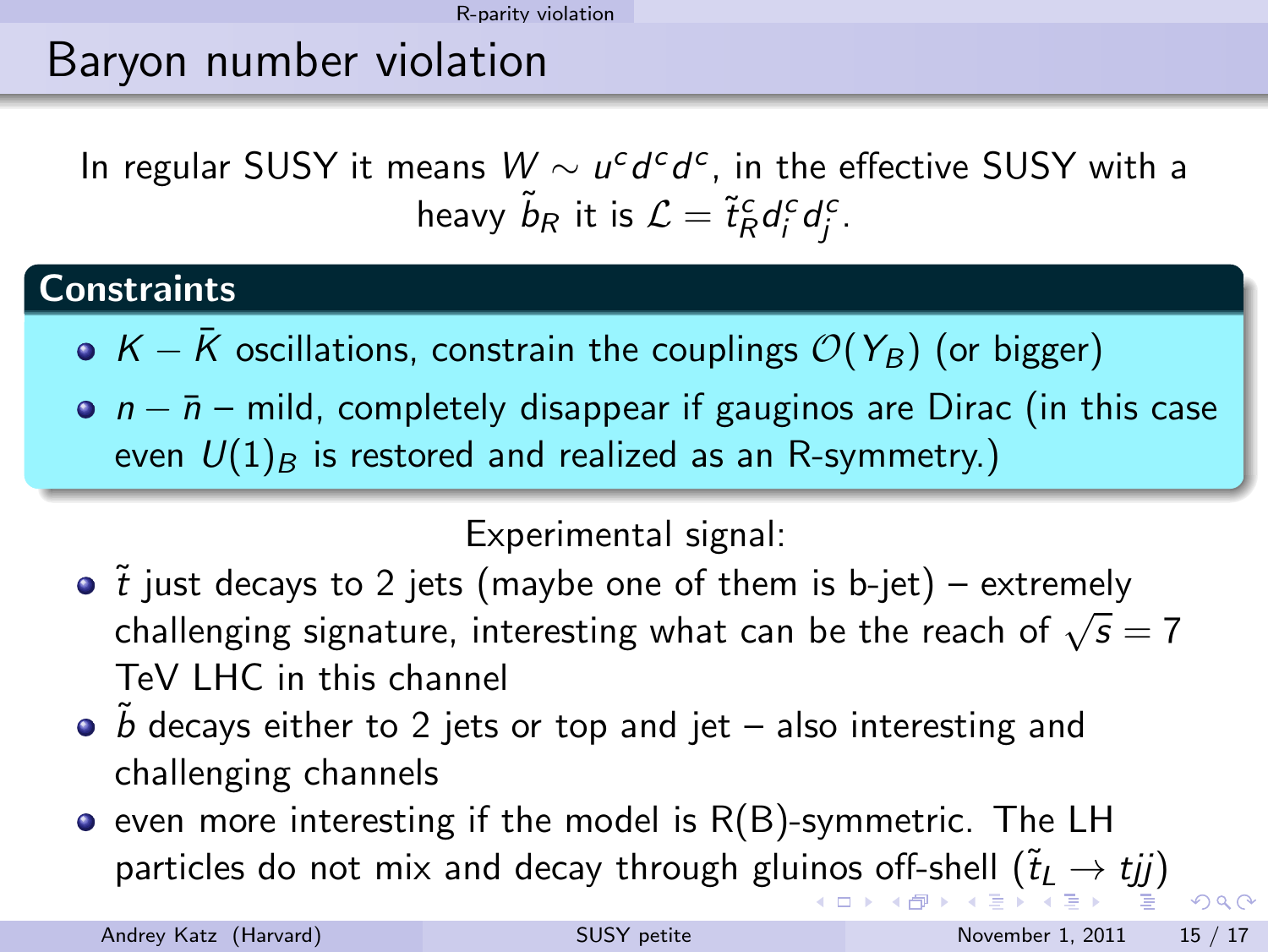# BNV with gluinos

Signatures we can consider:

- **•**  $t\bar{t}$  + jets probably detectable in cut-and-count measurement of  $\sigma(t\bar{t})$ . Would be interesting to know what is the bound
- tb + jets (if one of the gluinos decays into through  $\tilde{t}$ , while the second through  $\tilde{b}$ )
- 6 jets from 2 different resonances, 2 of them b-tagged. This search (w/o b-tag) exists at CMS, was updated only at 35/pb and excludes gluions up to 280 GeV.

<span id="page-15-0"></span> $QQQ$